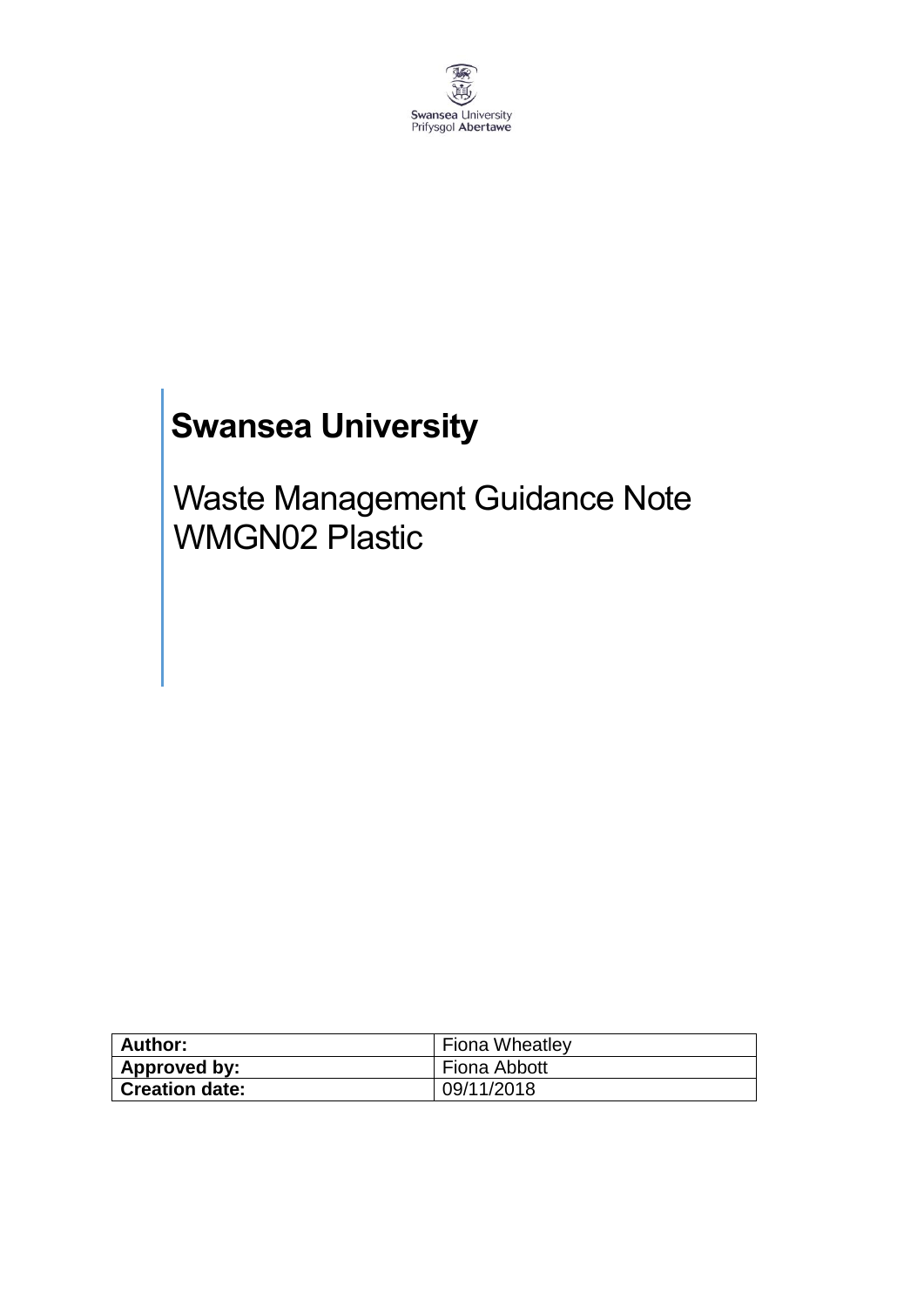| <b>Waste Management Guidance Note WMGN02</b> |                          |  |
|----------------------------------------------|--------------------------|--|
| <b>Plastic</b>                               |                          |  |
| <b>Location Generated</b>                    | Varied                   |  |
| <b>EWC</b>                                   | 20 01 39                 |  |
| <b>Type</b>                                  | Absolute Non-Hazardous   |  |
| <b>Disposal Method</b>                       | Segregated for recycling |  |
| Bin/Bag Type                                 | Quad bin / Clear Bag     |  |
| Duby of Caro Dominamonto                     |                          |  |

#### **Duty of Care Requirements**

Any business or public body that generates waste materials should apply the waste hierarchy to all streams in order to minimise the amount of waste sent for disposal. In practice, this means ensuring all wastes are segregated at source and disposed of via the correct stream. General municipal waste should therefore be the last option for waste.

The University has committed, to segregating its waste at source, focusing on separating key recycling streams; cans, paper, plastics, food and glass. Segregation at source improves recyclate quality and also adheres to the Waste Regulations (England and Wales) 2011. The Regulations stipulate that materials such as paper, metal, plastic and glass must be collected separately if it is necessary to encourage high quality of the recycling of the material.

Though classified as non-hazardous it is a legal requirement under the Hazardous Waste Regulations to segregate hazardous wastes from non-hazardous wastes and to ensure that all wastes are correctly classified. Incorrectly disposing of hazardous waste via the general municipal waste stream can lead to legal and financial penalties dependent upon the severity of the noncompliance.

Plastic items suitable for recycling include;

|                                    | Clean;                                                                              |
|------------------------------------|-------------------------------------------------------------------------------------|
| <b>PET</b>                         | Fizzy drinks bottles / Water bottles / Squashes / Shampoo Bottles etc.              |
|                                    | Clean;                                                                              |
| $\sum_{\mathbf{L}}$<br><b>HDPE</b> | Milk Bottles / Detergent Bottles / Non-Carbonated drink bottles / Margarine<br>tubs |

Please note, food must be cleaned from HDPE 2 items to minimise contamination of the plastic recycling.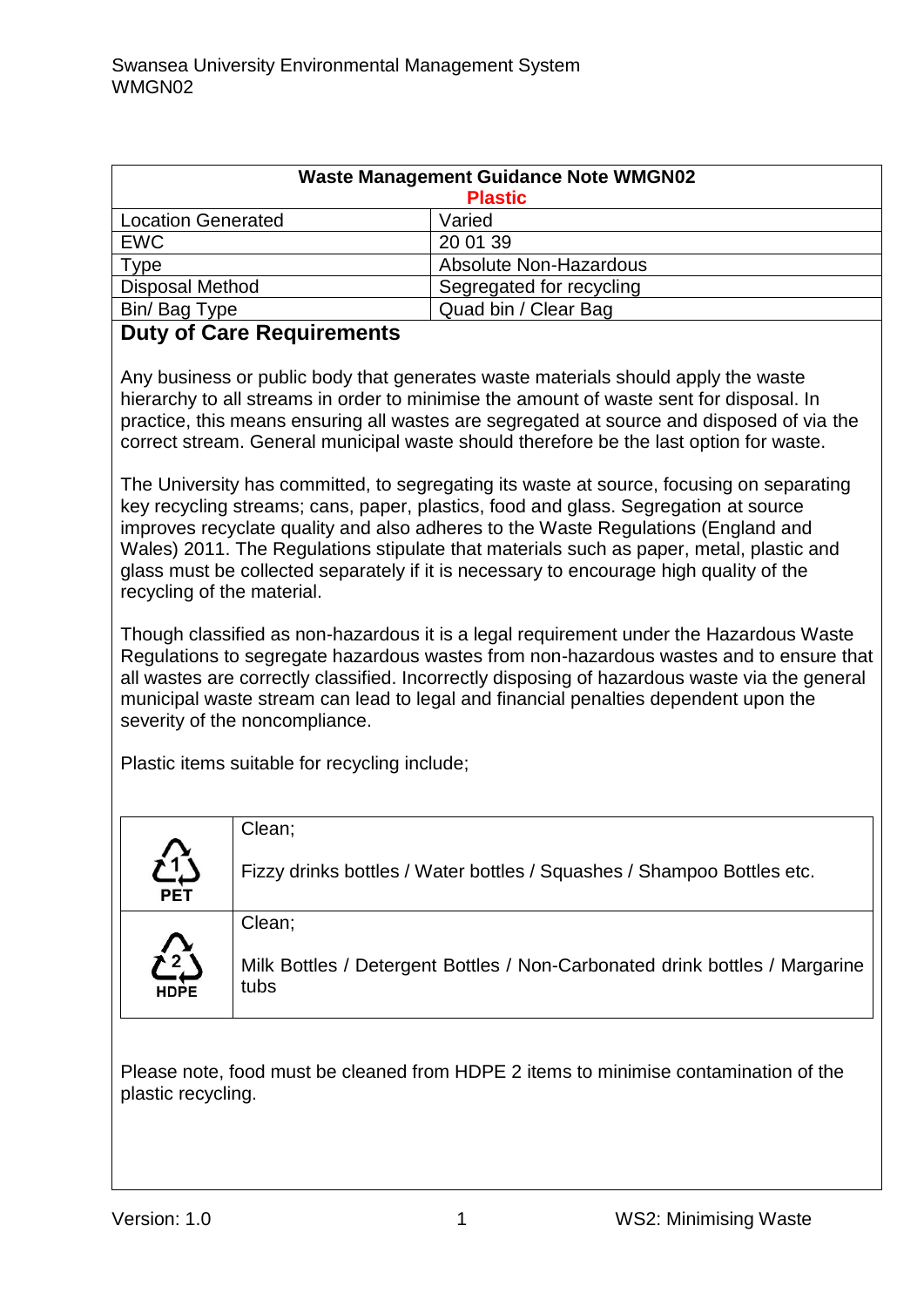#### **Items**

Clean plastic should be deposited only in the defined plastic waste bins (typically part of the University's standard "waste quads/duos"). For any material that has an unknown composition and/or contamination, then please contact the Sustainability team (**[estates](mailto:estates-waste@swansea.ac.uk)[waste@swansea.ac.uk](mailto:estates-waste@swansea.ac.uk)**) for guidance and further details.

Under **no** circumstances should;

- (a) any general waste deposited in the recyclable bin it contaminates the recycling stream and can cause problems down the supply chain
- (b) Plastic food packaging should be cleaned where possible before being placed into the plastic recycling bin

## **Disposal Instructions**

#### **Internal Bins**

Only metal, top-opening quads/duos are to be used for plastic disposal. All receptacles will be labelled as "Plastic" and have a clear bin bag. No personal/under-desk containers should be in used in offices as it deters from recycling materials.



Figure 1 – Swansea University indoor "quad" bins

## **External Storage**

Only metal, front-opening quads/duos are to be used for plastic disposal. All receptacles will be labelled as "Plastic". No other bins are to be used for loose items.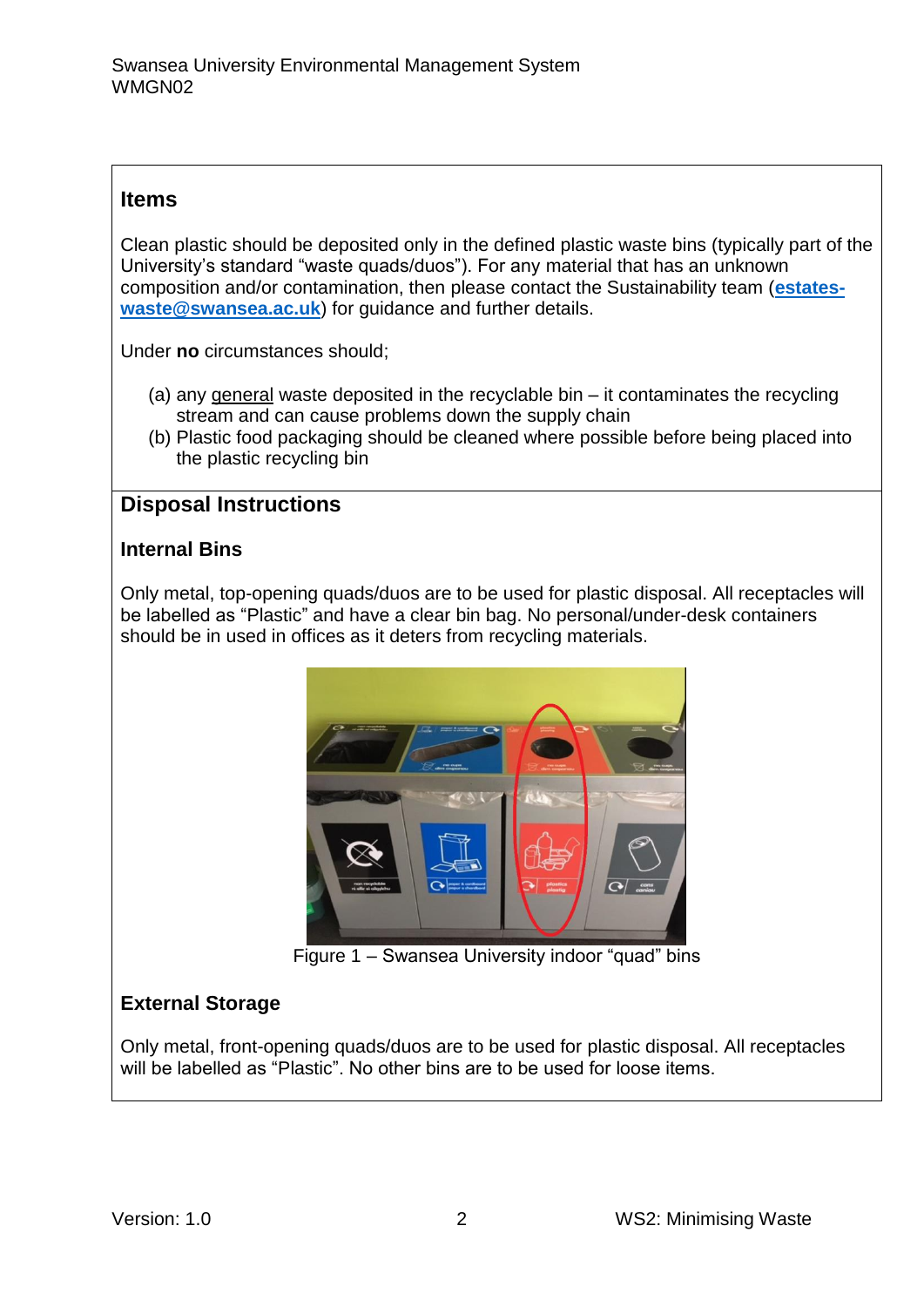

Figure 2 – Swansea University external "quad" bins and external contractor bin

Collected clear bin bags will be deposited into the larger-dedicated bins (provided by the waste management contractor), which are located in compounds across the University's estates.

## **Disposal Cost**

The disposal cost is factored into the University's waste management service provision; therefore there is no direct cost to individuals/Colleges/PSUs. However individuals can minimise cost and contribute the University's target to achieve 63% diversion rate away EFW or landfill by ensuring all recyclable plastic are disposed of via the dedicated bins.

## **Labelling**

See template

**For further guidance please contact [estates-waste@swansea.ac.uk](mailto:estates-waste@swansea.ac.uk)**